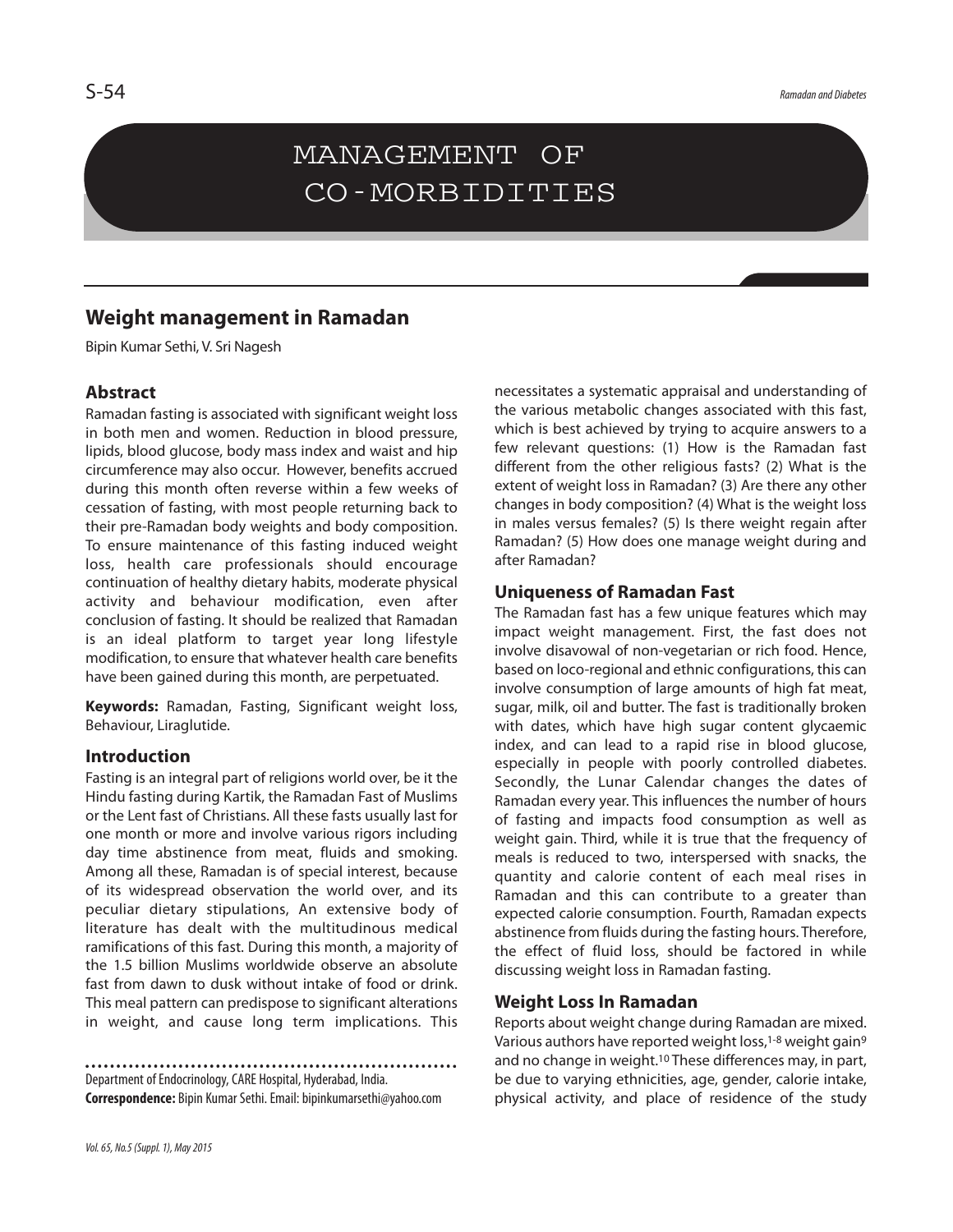participants. However, the most consistent observation has been weight loss. In a meta-analysis by Sadeghirad et al, <sup>5</sup> based on 35 studies, mean reported weight loss over the one month period was 1.24 kg. Moreover, this metaanalysis showed a geographic variation, with subjects in East Asia (-1.56 kg), West Asia and Africa (-1.24) showing greater weight loss as compared to Europeans (-0.64 kg), though the weight loss was statistically significant in all ethnicities. In another study by Hajek et al, <sup>4</sup> among the 202 participants, 46% of participants lost at least 1 kg, which was a significant difference. Participants who fasted consistently through the month lost significantly more weight than those who occasionally broke their fast. Salahuddin et al,<sup>1</sup> reported a mean weight loss of 1.4 kg, while Nourozy et al. observed an average weight loss of - 2.2% in men and -1.4% in women, with the weight loss being more marked in subjects less than 35 years of age.

On the contrary, El Ati et al,<sup>10</sup> found that both body weight and composition remained unchanged. Even though dietary carbohydrate decreased, dietary protein was increased due to greater intake of animal protein, and total energy consumption did not change. The authors hypothesized that this was possibly a consequence of reduced post-prandial thermogenesis and reduction of sympathetic activity in response to fasting. In another study by Bakhotmah et al. <sup>9</sup> 59.5% reported weight gain during Ramadan, which was attributed to consumption of high calorie food and restricted physical activity. However, the latter two studies seem to be exceptions rather than the norm.

#### **Changes in Body Composition**

Some other parameters which could help clarify our knowledge about weight gain in Ramadan include, body mass index (BMI), fat percentage, lipid profile, blood pressure and anthropometric data. In the study by Nourozy et al. <sup>2</sup> Ramadan fasting led to significant reduction in BMI, waist circumference, hip circumference and fat free mass, with the most significant changes being noticed in males less than 35 years old. Reduction in fat percentage was noticed only in males. Salahuddin et al<sup>1</sup> demonstrated reductions in blood pressure, but not in serum cholesterol, while Kamal et al. <sup>8</sup> reported reductions in systolic blood pressure, triglycerides, and low density lipoproteins (LDL) but not in total cholesterol or diastolic blood pressure. High density lipoprotein (HDL) also increased. In another study by Saedeghi et al, <sup>3</sup> body fat as measured by skin fold thickness showed a decrease over the month of fasting. El Ati et al. <sup>9</sup> studied parameters like serum cortisol, lipids, glucose and creatinine, and found no change. The only parameter which increased during Ramadan was serum uric acid. Similar data was reported

by Rohin et al. <sup>7</sup> with no change in body fat percentage or neck circumference. Taking all these studies into consideration, data consistently report a reduction in BMI, and fat percentage in conjunction with weight loss.

# **Gender-specific Weight Loss**

An important finding in some studies is gender-specific weight loss. For example, in the study by Nourozy et al.<sup>2</sup> waist and hip circumferences, and fat mass did not decrease in the women aged more than 36 years. In the study by Saedeghi et al, <sup>3</sup> females showed quicker decrease in fat percentage during the later weeks of fasting as opposed to men. These have been explained by differences in nutrient oxidation and changes in energy expenditure during the fasting period. 2

# **Weight Regain After Ramadan**

Though most studies have reported significant weight loss during Ramadan, almost all of them reported uniform weight regain as well. In the meta-analysis by Sadeghirad et al. <sup>5</sup> weight loss did not persist and weight wasregained within 2 weeks after Ramadan. In the study by Hajek et al, 4 even though there was a 0.63kg weight loss during Ramadan, by the end of 1 month after Ramadan, a net 0.1 kg weight gain compared to pre-Ramadan weight had occurred. A similar weight regain has also been reported by Saedeghi et al, <sup>3</sup> underlining the fact that weight loss during Ramadan is transient.

# **Weight Management in Ramadan**

Ramadan provides a good opportunity to inculcate good dietary practices among adherents of the faith. While it is true that Ramadan fasting often leads to weight loss, the weight lost is immediately regained in most cases. Hence, successful weight management requires a structured programme targeted at therapeutic lifestyle changes. Any such programme needs to be started at least 1-2 months in advance of Ramadan. People should be evaluated for presence of diabetes, cardiac diseases, hypertension and anthropometry should also be done. A structured diabetes education programme is perhaps the single most important intervention and should focus on appropriate dietary and physical activity recommendations. For example, in the study by Bakhotmah et al, <sup>9</sup> dates (97.7%) were the most frequently consumed food, followed by meat soups (95.4%), pastries (82.1%) and rice (80.9%). Also, the number of meals was increased to 5 per day during Ramadan, and not all meals were cooked at home, rather, there was a lot of reliance on commercially available fat-rich foodstuffs. This is where the crux of diet management during Ramadan lies. Nutrition education should focus on reducing the number of meals, changing the dietary habits and modifying the